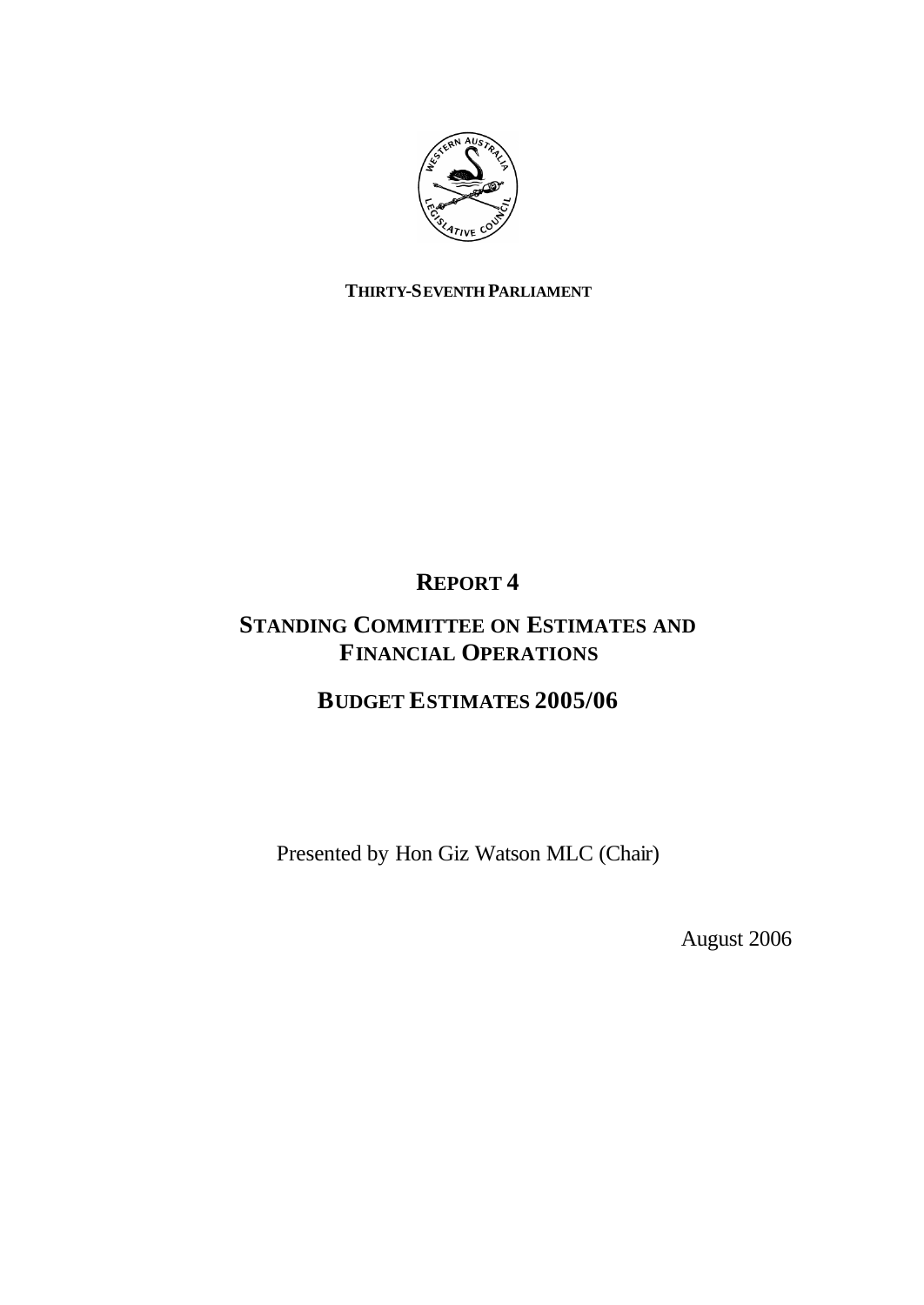#### **STANDING COMMITTEE ON ESTIMATES AND FINANCIAL OPERATIONS**

#### **Date first appointed:**

30 June 2005

#### **Terms of Reference:**

The following is an extract from Schedule 1 of the Legislative Council Standing Orders:

#### "**2. Standing Committee on Estimates and Financial Operations**

- 2.1 An *Estimates and Financial Operations Committee* is established.
- 2.2 The Committee consists of 5 Members, 3 of whom shall be non-government Members.
- 2.3 The functions of the Committee are to consider and report on
	- (a) the estimates of expenditure laid before the Council each year;
	- (b) any matter relating to the financial administration of the State;
	- (c) any bill or other matter relating to the foregoing functions referred by the House;
	- (d) to consult regularly with the Auditor General and any person holding an office of a like character."

#### **Members as at the time of this inquiry:**

| Hon Giz Watson MLC (Chair)                                                                  | Hon Anthony Fels MLC              |
|---------------------------------------------------------------------------------------------|-----------------------------------|
| Hon Ken Travers MLC (Deputy Chair)                                                          | Hon Nigel Hallett MLC             |
| Hon Shelley Archer MLC                                                                      |                                   |
| Staff as at the time of this inquiry:                                                       |                                   |
| Lisa Peterson, Advisory Officer (General)                                                   | Sheena Hutchison, Committee Clerk |
| <b>Address:</b>                                                                             |                                   |
| $D_{\alpha\beta}$ amont House, $D_{\alpha\beta}$ WA $\epsilon$ 000 Tolenhone (08) 0222 7222 |                                   |

Parliament House, Perth WA 6000, Telephone (08) 9222 7222 lcco@parliament.wa.gov.au Website: http://www.parliament.wa.gov.au

#### **ISBN 1 9208 8686 9**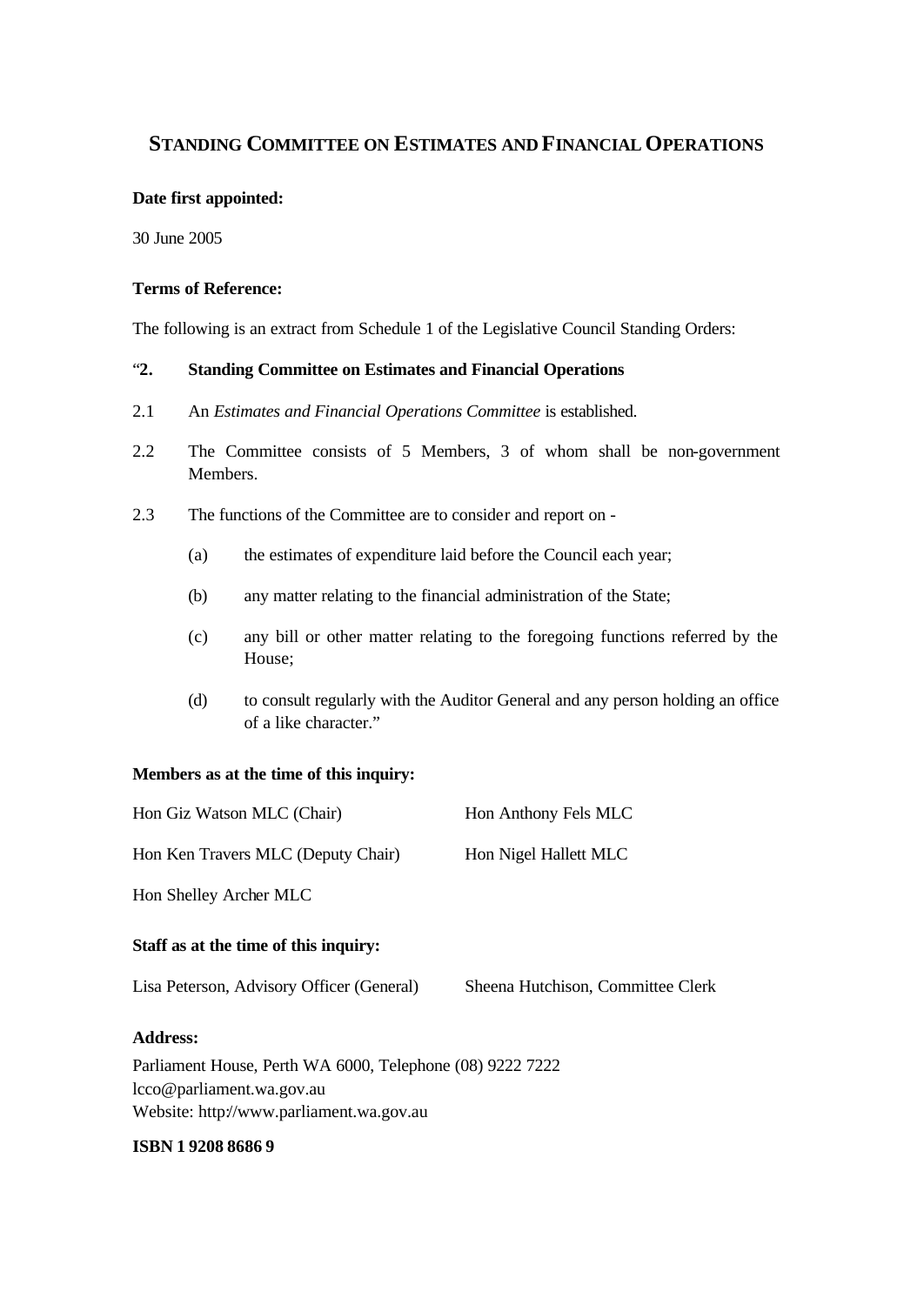## **CONTENTS**

| 1 |  |
|---|--|
|   |  |
|   |  |
| 2 |  |
|   |  |
|   |  |
|   |  |
|   |  |
|   |  |
|   |  |
|   |  |
|   |  |
|   |  |
| 3 |  |
|   |  |
|   |  |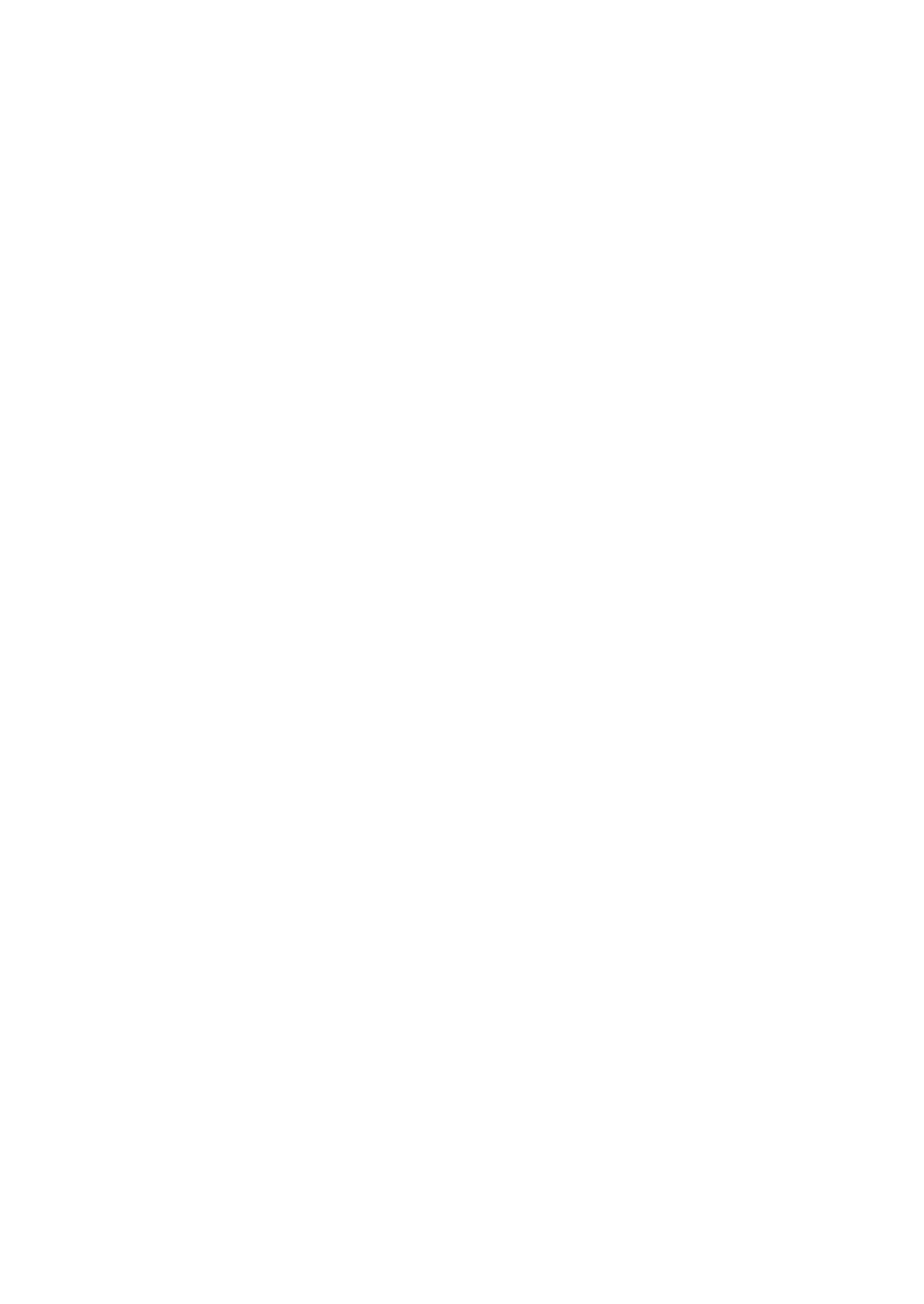#### **REPORT OF THE STANDING COMMITTEE ON ESTIMATES AND FINANCIAL OPERATIONS**

#### **IN RELATION TO THE**

#### **BUDGET ESTIMATES 2005/06**

#### **1 REFERENCE AND PROCEDURE**

#### **The estimates of expenditure**

- 1.1 Government revenue goes into the Consolidated Revenue Fund, which is the major source of funding for the State public sector.<sup>1</sup> The 'estimates of expenditure' comprise the Appropriation (Consolidated Revenue Fund) Bills and the supporting documentation (**Budget Papers**). On an annual basis these are presented to Parliament in order that Government may access or 'appropriate' money from the Consolidated Revenue Fund to fund expenditure by the Government over a given financial year. $2$
- 1.2 It is a function of the Estimates and Financial Operations Committee (**Committee**) to consider and report to the Legislative Council (**Council**) on the estimates of expenditure laid before the Council each year.<sup>3</sup>
- 1.3 This report relates to the Budget Estimates for 2005/06.<sup>4</sup>

#### **The Committee's approach**

- 1.4 The Committee adopted a Budget Estimates Hearings approach for this task as follows:
	- i) hearings held throughout the year (**Ongoing Hearings**); and
	- ii) hearings held soon after the Budget Papers are tabled in the House, over one to three consecutive days (**Annual Hearings**).
- 1.5 This is a new approach to the scrutiny of the budget estimates in the Council. In the past estimates hearings have been held over three to four days during which Members

l

<sup>&</sup>lt;sup>1</sup> The major revenue sources for the Western Australian Government include taxes, imposts, fines, rates, duties, royalties and Commonwealth Government grants: section 64, *Constitution Act 1889*, and section 6, *Financial Administration and Audit Act 1985*.

<sup>2</sup> Section 72, *Constitution Act 1889*.

<sup>&</sup>lt;sup>3</sup> Term of reference 2.3a.

<sup>&</sup>lt;sup>4</sup> The 2005/06 Budget Statements were tabled in the Legislative Council on 26 May 2005. The Appropriation (Consolidated Fund) Bill (No.1) 2005 and the Appropriation (Consolidated Fund) Bill (No.2) 2005 were assented to on 7 July 2005.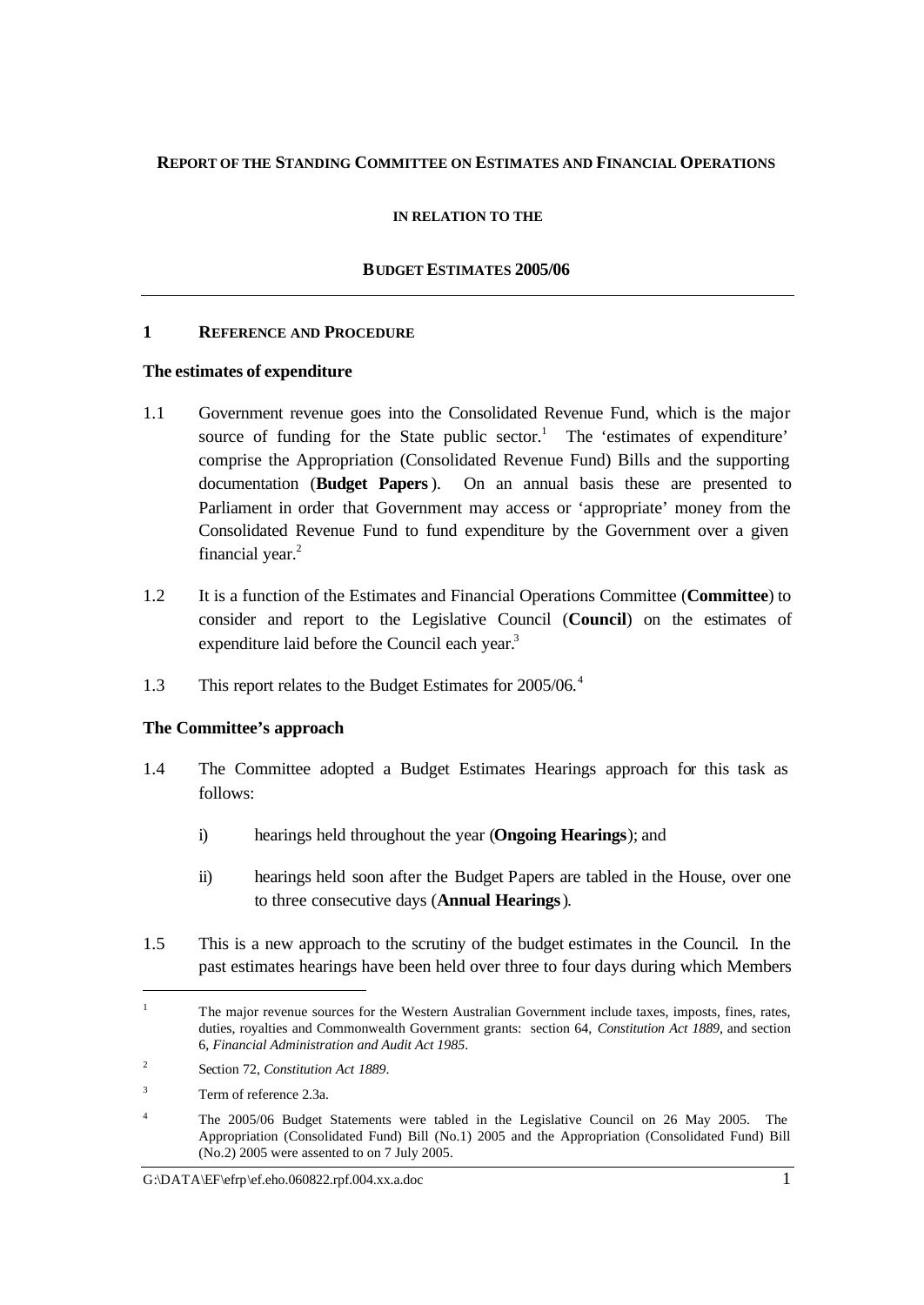of the Council (**Members**) could ask questions relating to the Budget Papers. The Committee in 2005 commenced a program of ongoing estimates hearings throughout the year which is supplemented by a one day session of 'traditional' annual estimates hearings (concentrating solely on the contents of the Budget Papers) immediately following the tabling of the Budget Papers in the Council.

- 1.6 The hearings are intended to provide all Members with the opportunity to question a range of government departments and agencies invited to attend for the purpose of examining the estimates of expenditure for a given year.
- 1.7 The Committee's approach is aimed at ensuring that the estimates process is effective and worthwhile and that Members have adequate time and opportunity to question government departments and agencies.

#### **2 ONGOING HEARINGS**

- 2.1 The Committee conducted Ongoing Hearings in relation to the 2005/06 Budget in November 2005 and March, April and May 2006. Due to the timing of the establishment of the Committee and the time required by the Committee to develop its processes and procedures, the Committee was unable to undertake a thorough scrutiny of the 2005/06 Budget.
- 2.2 To assist the Committee in determining which agencies to examine, the Committee surveyed all Members. Forms were distributed to Members asking them to nominate the agencies they would like to appear.
- 2.3 The Committee received four responses nominating 12 different agencies to appear. Of these, three agencies were included in the Committee's program. Any agency that received more than one nomination was included and the Committee chose to also request appearances of other agencies within that Minister's portfolio to attend.
- 2.4 The Committee heard from the following departments:
	- Department of the Legislative Council (28 November 2005);
	- Western Australia Police (20 March 2006);
	- Fire and Emergency Services Authority of Western Australia (20 March 2006);
	- Office of Road Safety (20 March 2006);
	- Disability Services Commission (10 April 2006); and
	- Main Roads Western Australia (1 May 2006).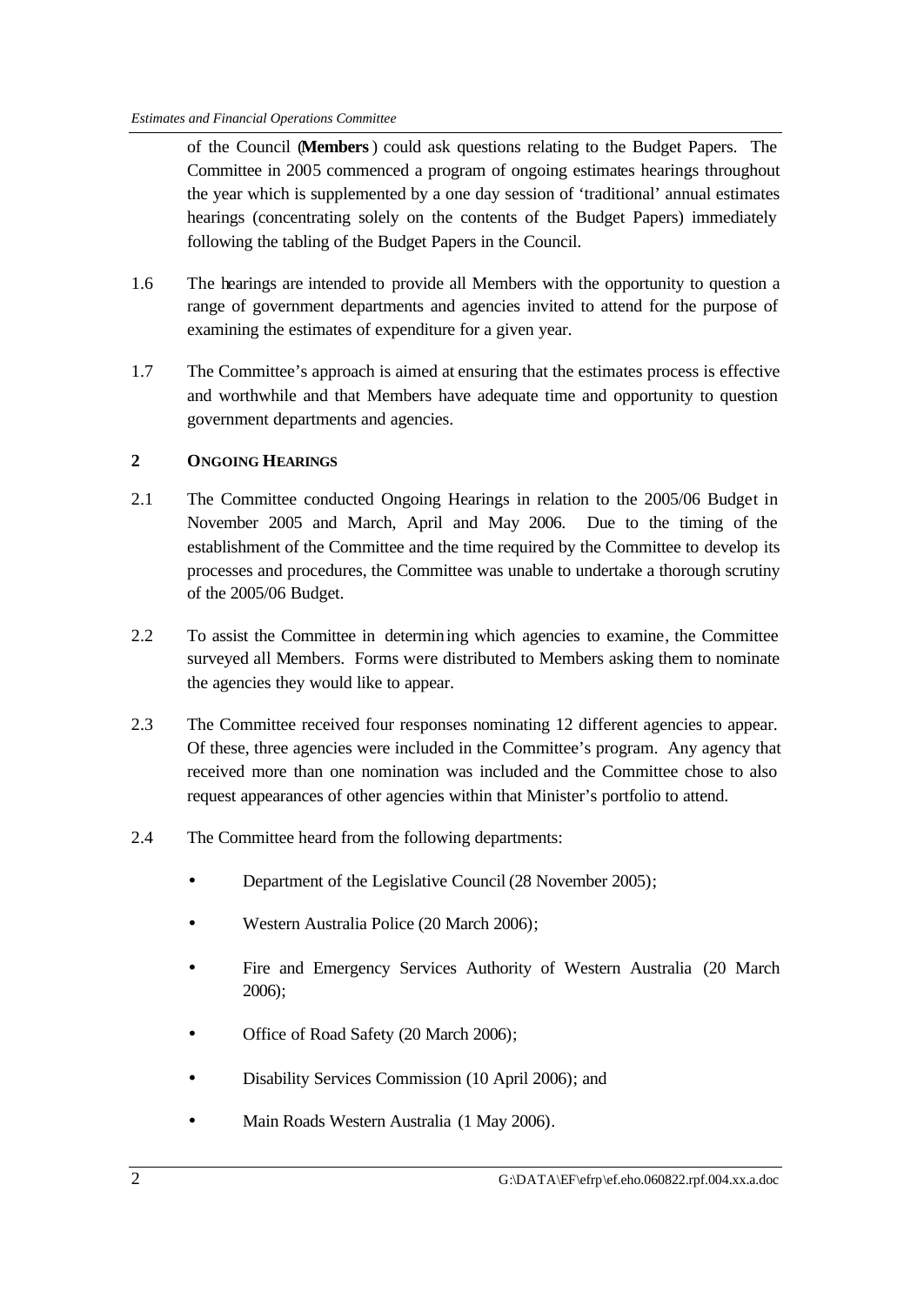- 2.5 The Committee observed a Procedure Policy for the conduct of the hearings. The Procedure Policy is attached at Appendix 1.
- 2.6 All Members were notified of the hearings and invited to participate.
- 2.7 All of the hearings were public and the proceedings were recorded by *Hansard*. Full transcripts of the evidence taken at the hearings can be found at the Committee's web page. 5

#### **Questions on notice**

- 2.8 In accordance with the Procedure Policy, the Committee invited Members to submit questions on notice two weeks prior to a hearing.
- 2.9 During the Ongoing Hearings a number of questions were taken on notice.
- 2.10 If any Member was unable to ask all their questions in the scheduled period, they were provided with the opportunity to submit those questions in writing at the end of the hearing.
- 2.11 Copies of the questions and answers can be found on the Committee's web page.<sup>6</sup>

#### **Issues raised at the hearings**

2.12 This section provides a point form summary of some of the subjects that were raised during the hearings. Refer to the transcripts of the evidence and supplementary information for a complete record of the hearings.<sup>7</sup>

#### *Department of the Legislative Council*

- Members' telephone costs at Parliament House
- travel costs of the Department
- cost of the Regional Parliament in Kalgoorlie
- authorisation and scrutiny of credit card transactions

#### *WA Police*

l

• move-on notices and other strategies to reduce anti-social behaviour

G: $\Delta$ Kata $\langle$ EF\efrp\ef.eho.060822.rpf.004.xx.a.doc 3

<sup>5</sup> http://www.parliament.wa.gov.au/web/newwebparl.nsf/iframewebpages/Legislative+Council+- +Current+Committees, (current at 26 July 2006).

<sup>6</sup> Ibid.

<sup>7</sup> Ibid.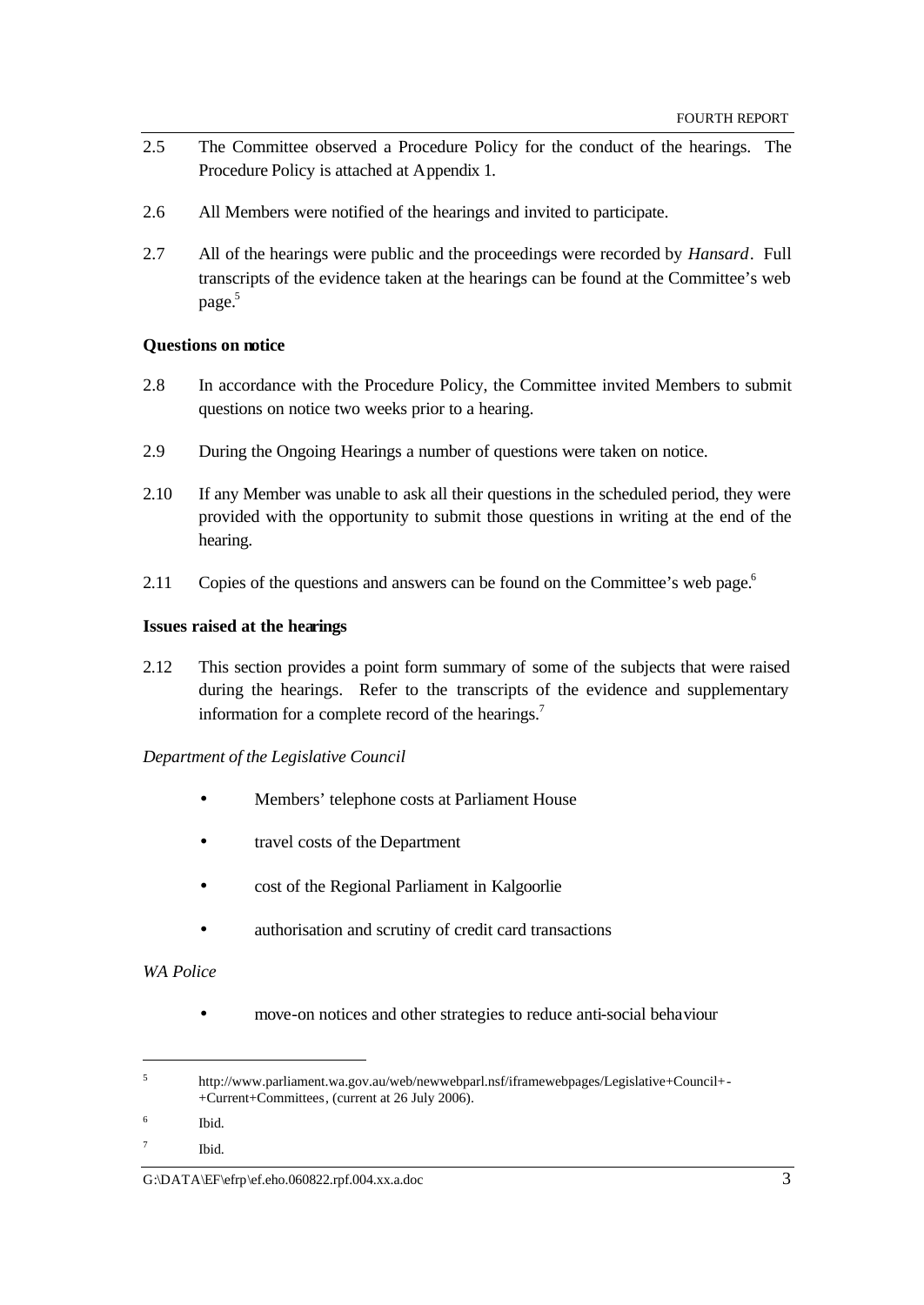- appointment of police officers to country areas
- building repair and upgrade of country police stations
- implementation of the Gordon inquiry recommendations
- recruitment of additional police officers
- IT systems
- major initiatives for 2005/06 including Counter Terrorism Coordination Unit and counter terrorism and emergency management
- cost of random breath testing

#### *Fire and Emergency Services*

- cost and detail of counter terrorism measures
- emergency services levy
- shared land information platform (SLIP)
- sale of old fire stations
- use by emergency services of local resources in regional areas, such as helicopters
- level of detail reported in the budget

#### *Office of Road Safety*

- young driver program
- use of electronic speed detectors
- road trauma trust fund
- metropolitan and regional road fatalities
- drug impaired driving legislation

#### *Disability Services Commission*

- interim accommodation options
- strategies to address unmet need and unmet demand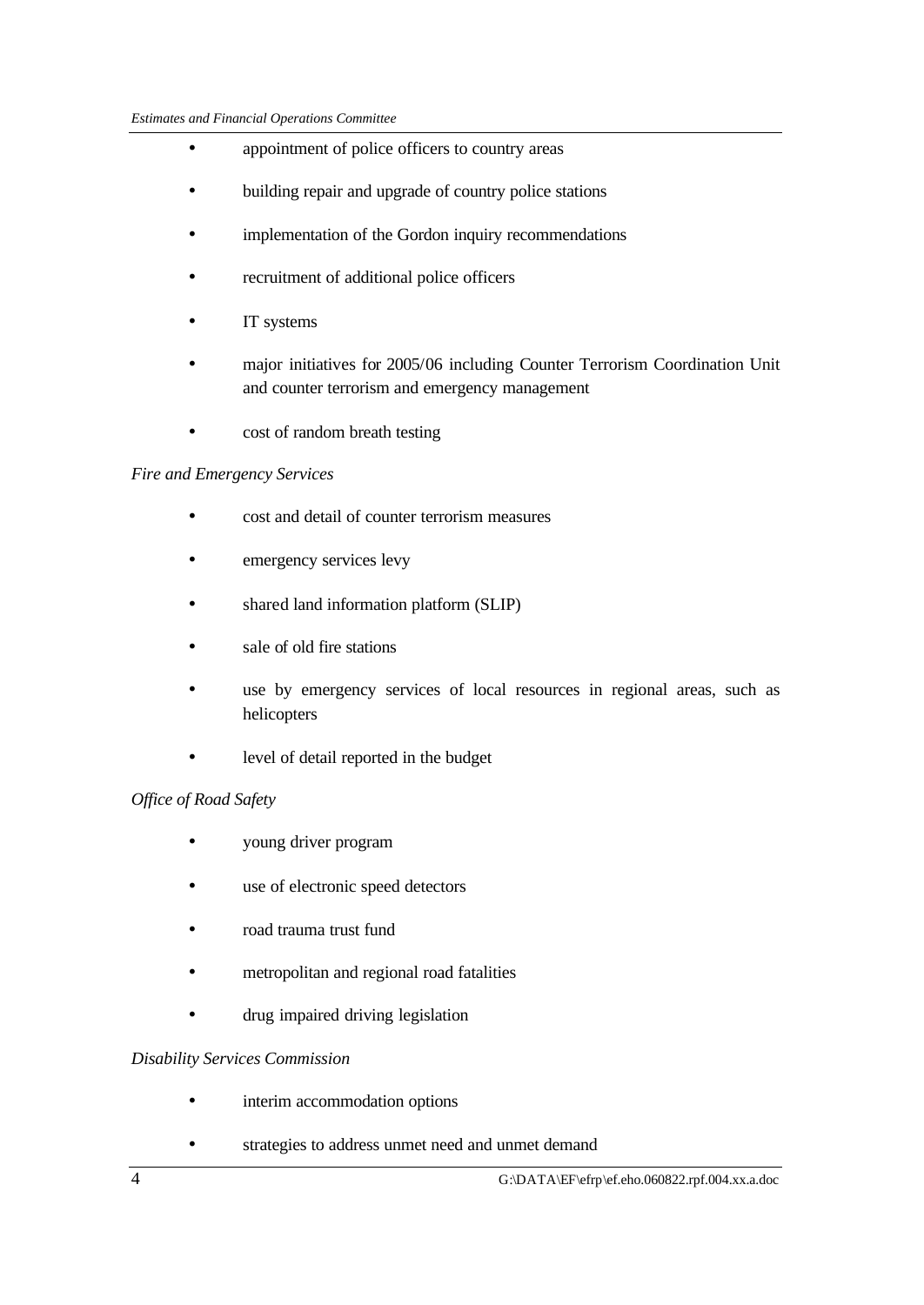- implementation of accommodation blueprint report
- young people with disabilities in aged care facilities
- support and services to people with disabilities living in regional and remote areas of Western Australia

#### *Main Roads Western Australia*

- incident management system
- Road Network Operations Strategy 2006-2010
- Road Safety Strategy and the black spot program
- intelligent transport systems
- metro rail project
- expenditure on capital works programs

#### **Committee comment**

- 2.13 The Committee was established to assist in enhancing the financial accountability of government departments and agencies to Parliament and the community. Members have expressed dissatisfaction with the estimates process of previous Parliaments<sup>8</sup> and thus the Committee has adopted a new approach to the examination of the annual estimates of expenditure.
- 2.14 The Committee was pleased with how the first series of Ongoing Hearings have been conducted and with the quality of responses provided. The Committee is mindful however, that it is a new Committee with new processes and is committed to continually reviewing and refining its processes to ensure that an effective and worthwhile estimates process is conducted.

l

<sup>8</sup> Hon George Cash MLC, Chairman of Committees, Legislative Council of Western Australia, *Reflections on the Legislative Council Committee System and its Operations during the Thirty-Sixth Parliament: Discussions with the Chairs and Deputy Chairs of Parliamentary Committees*, May 2005, pp46-48.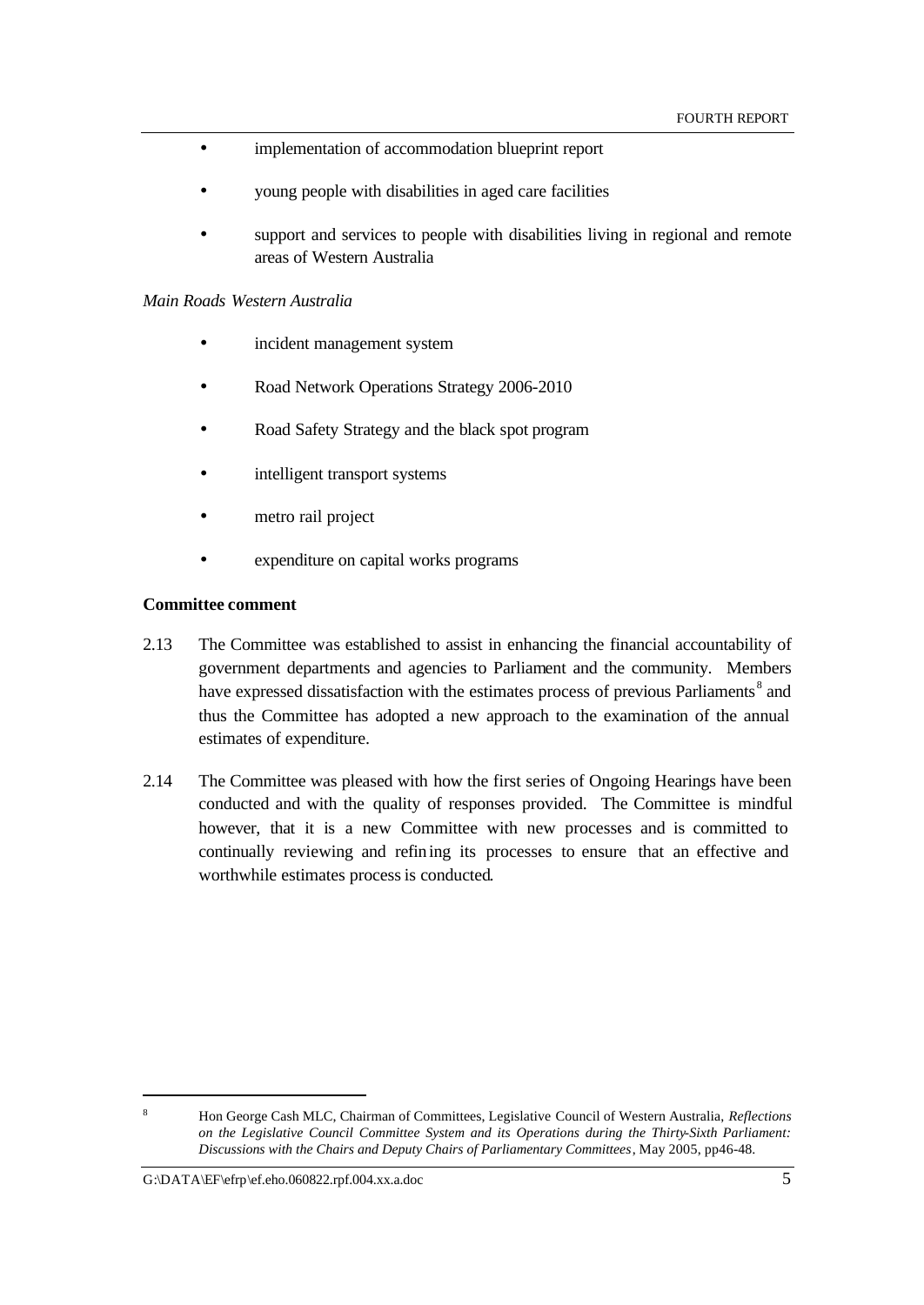#### **3 ANNUAL HEARINGS**

3.1 As the Committee was established on 30 June 2005 it did not hold Annual Hearings in relation to the 2005/06 Budget.

C. Watson

**\_\_\_\_\_\_\_\_\_\_\_\_\_\_\_\_\_\_\_\_ Hon Giz Watson MLC Chair**

**Date: 29 August 2006**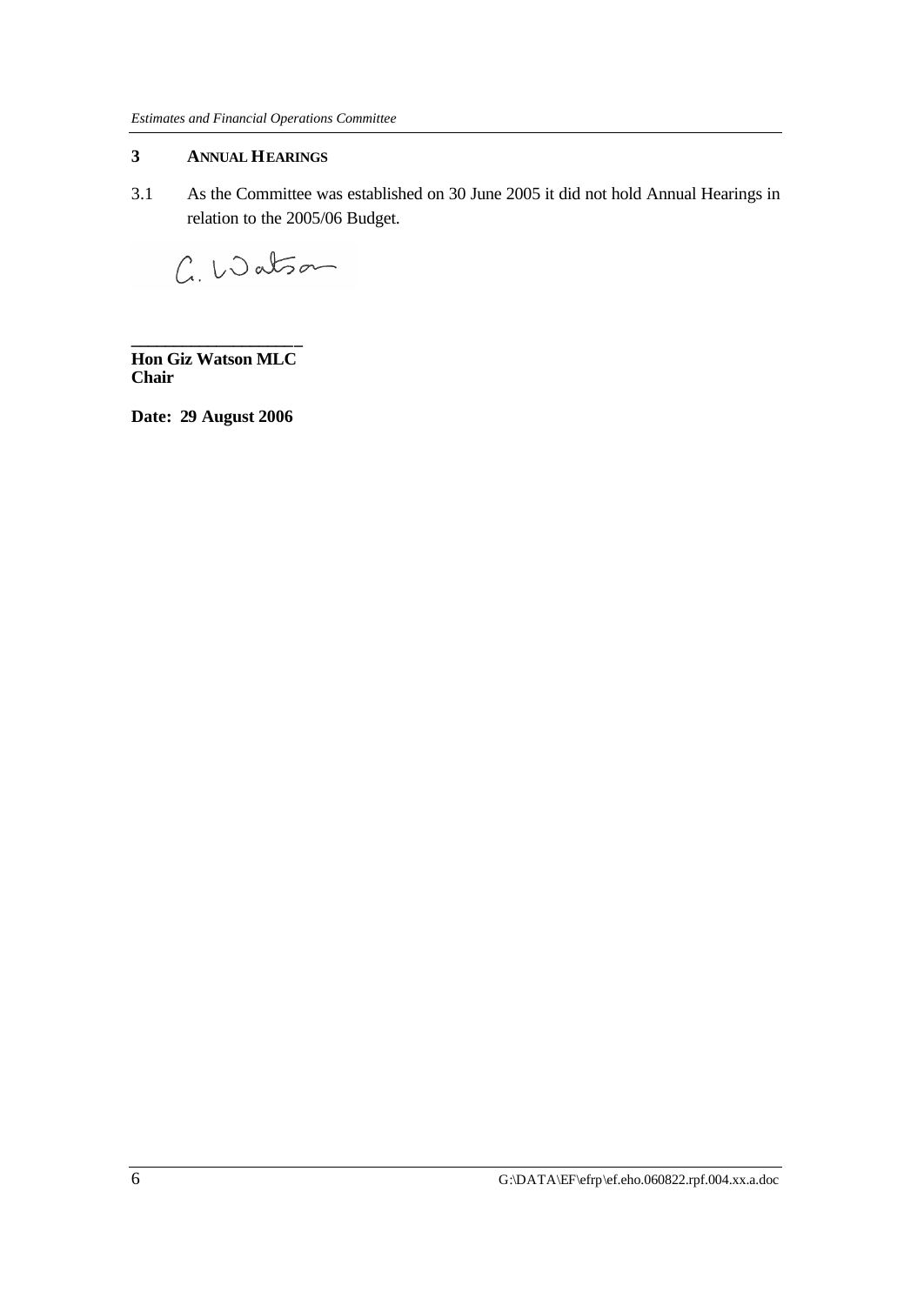## **APPENDIX 1**

### **PROCEDURE POLICY**

### **2005/06 ESTIMATES HEARINGS PROCEDURE POLICY** \_\_\_\_\_\_\_\_\_\_\_\_\_\_\_\_\_\_\_\_\_\_\_\_\_\_\_\_\_\_\_\_\_\_\_\_\_\_\_\_\_\_\_\_\_\_\_\_\_\_\_\_\_\_\_\_\_\_\_\_\_\_\_\_\_\_\_\_\_\_\_\_\_\_\_\_

#### **1 CONDUCT OF THE 2005/06BUDGET ESTIMATES HEARINGS**

- 1.1 The Estimates and Financial Operations Committee (Committee) has the function of considering the estimates of expenditure laid before the Council each year. The conduct of the estimates hearings is determined by the Committee in accordance with the Standing Orders of the Legislative Council.
- 1.2 A Member of the Committee will preside over the estimates hearings and has those powers necessary or incidental to the maintenance of the orderly conduct of its proceedings.

#### **2 SELECTION OF AGENCIES TO BE REVIEWED**

2.1 The Committee will determine which departments/agencies are to be reviewed. To assist the Committee in making its determination, a survey will be distributed amongst all Members of the Legislative Council inviting suggestions. Members will be requested to advise the Committee of any specific area of interest with the department/agency, to ensure the attendance at the hearings of the relevant departmental/agency staff.

#### **3 CIRCULATION OF NOTICES , INVITATIONS AND PROCEDURAL GUIDELINES PRIOR TO THE HEARINGS**

- 3.1 At the earliest possible opportunity, the Committee will issue notices, invitations and procedural guidelines as follows:
	- a) an invitation to the Chief Executive Officer (CEO) and the responsible Minister/Parliamentary Secretary for each department/agency to be examined by the Committee to attend the estimates hearings, including the date and time of the hearing and this Procedure Policy; and
	- b) a notice to all members of the Legislative Council advising of the estimates hearings including the departments/agencies that will attend, the date and time of the hearings and this Procedure Policy.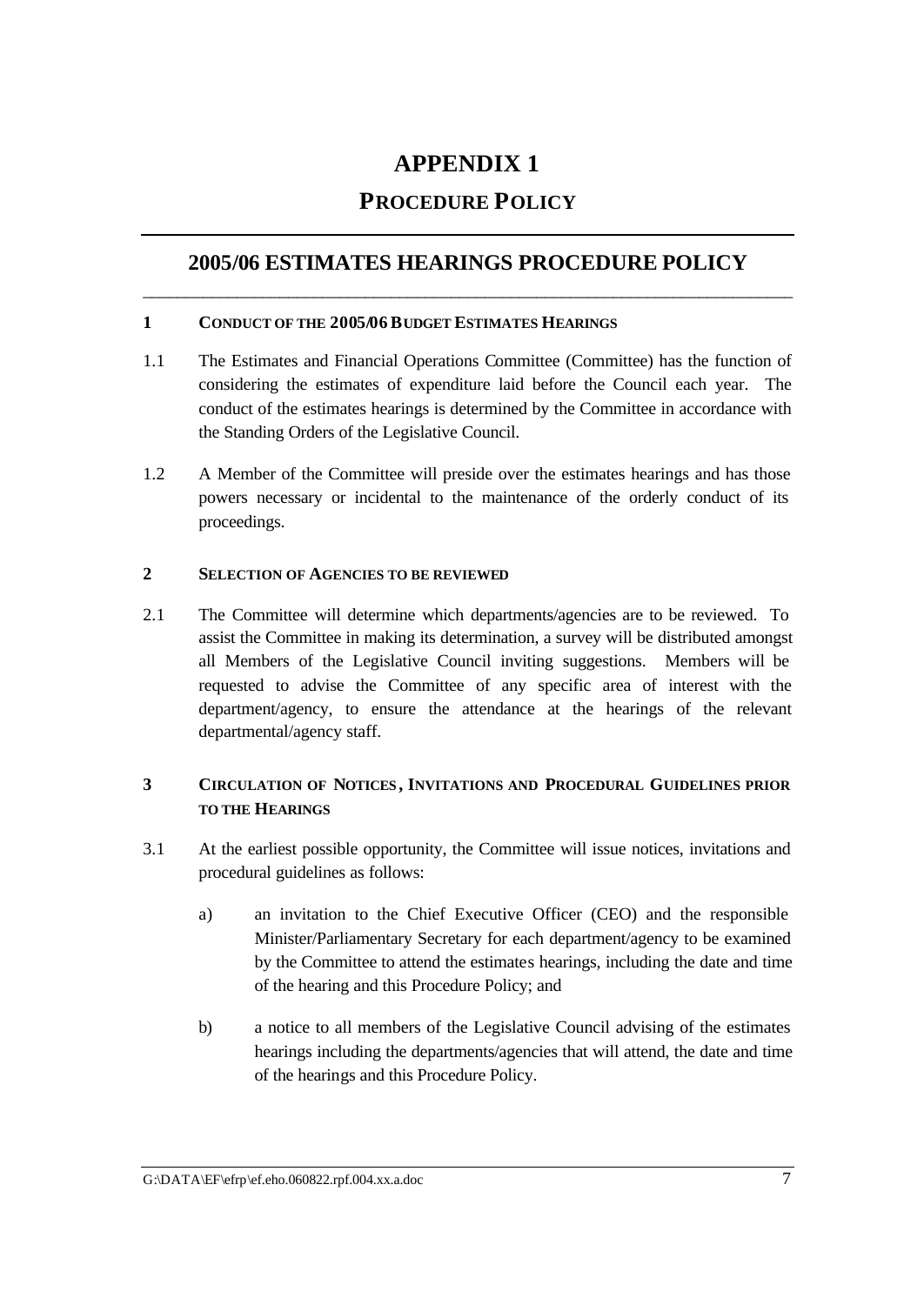#### **4 WITNESS INFORMATION SHEET**

4.1 Ministerial advisors and departmental/agency staff appearing before the Committee will be requested to complete a "Witness Information Sheet" (a copy is attached at Appendix A). All the information sought is necessary to allow Hansard to meet various requirements involved in producing a final and correct document.

#### **5 QUESTIONS ON NOTICE LODGED PRIOR TO THE ESTIMATES HEARINGS**

- 5.1 Questions on notice may be lodged by Members of the Legislative Council with the Committee Clerk no later than two weeks prior to the hearings.
- 5.2 The procedure for handing up questions on notice is as follows:
	- a) questions on notice must be provided by electronic e-mail, followed by a signed hard copy, and must clearly identify:
		- the name of the Member asking the question; and
		- the correct name of the department/agency required to answer the question;
	- b) each Member may provide no more than five questions on notice to each department/agency, with each Member's list of questions for a particular department/agency not to exceed a single A4 page in length (using at least 10 point Times New Roman in accordance with Hansard's requirements); and
	- c) questions on notice must comply in all other respects with this Procedure Policy.
- 5.3 These questions will be forwarded to the department/agency via the responsible Minister. Responses to these questions are required three days prior to the hearing. Upon receipt of the department/agency's written response, the Chair will distribute the response to the Member who submitted the question.

#### **6 ASKING OF QUESTIONS**

- 6.1 The Chair will facilitate the asking of questions by all Members present at a particular hearing (subject to time constraints).
- 6.2 The calling of questions is at the Chair's discretion. During the hearings, questions should be directed through, and be acknowledged by, the Chair.
- 6.3 Members who provide questions on notice will be given priority to ask questions after the Committee members.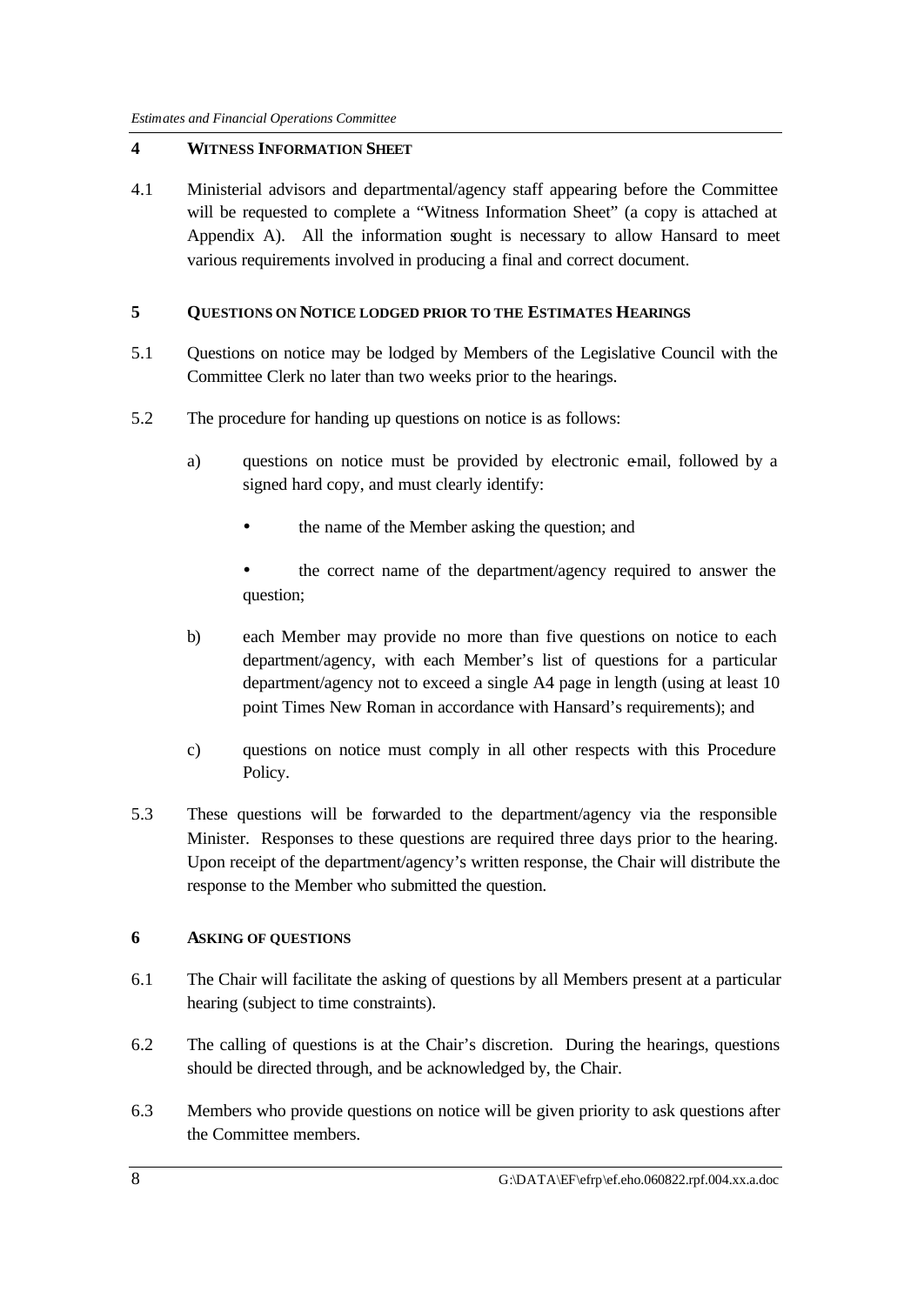- 6.4 Questions must relate to the 2005/06 Budget Papers and should not be:
	- a) hypothetical; or
	- b) questions regarding Government Policy, unless directed towards the Minister (Standing Order 331).
- 6.5 The Chair has the discretion to rule a question out of order.
- 6.6 Questions will only be permitted during the time allocated for the hearing.
- 6.7 At the Chair's discretion, if there is a small number of questions outstanding at the close of a particular hearing these questions may be directed to the relevant department/agency in writing through the Chair. Outstanding questions should be handed to the Committee Clerk immediately after the close of each hearing for forwarding to the department/agency via the responsible Minister. Responses to such questions will be requested by the relevant department/agency within ten working days of receipt of the question. Upon receipt of the department/agency's written response, the Chair will distribute the response to the Member who asked the question.

#### **7 QUESTIONS TAKEN ON NOTICE**

- 7.1 Questions that are asked during the hearings which the departmental/agency representatives then present are unable to answer prior to the end of the hearing will be taken on notice. Each question taken on notice during the hearing will be allocated a number by the Chair to facilitate identification of the question in Hansard.
- 7.2 Following each hearing, the Committee Clerk will forward a copy of all questions taken on notice, as they appear in the uncorrected Hansard, to the office of the Minister responsible for the relevant department/agency, copied to the relevant department/agency CEO. Departments/agencies responding to questions taken on notice should do so through their responsible Minister. Responses to questions should be in accordance with the procedure set out in Appendix B.
- 7.3 The department/agency's response to the questions on notice, and other supplementary information, should be provided in both hard copy and electronic e-mail, in Word format.
- 7.4 Responses are required within ten working days of the Committee Clerk's initial forwarding date of questions to the responsible Minister.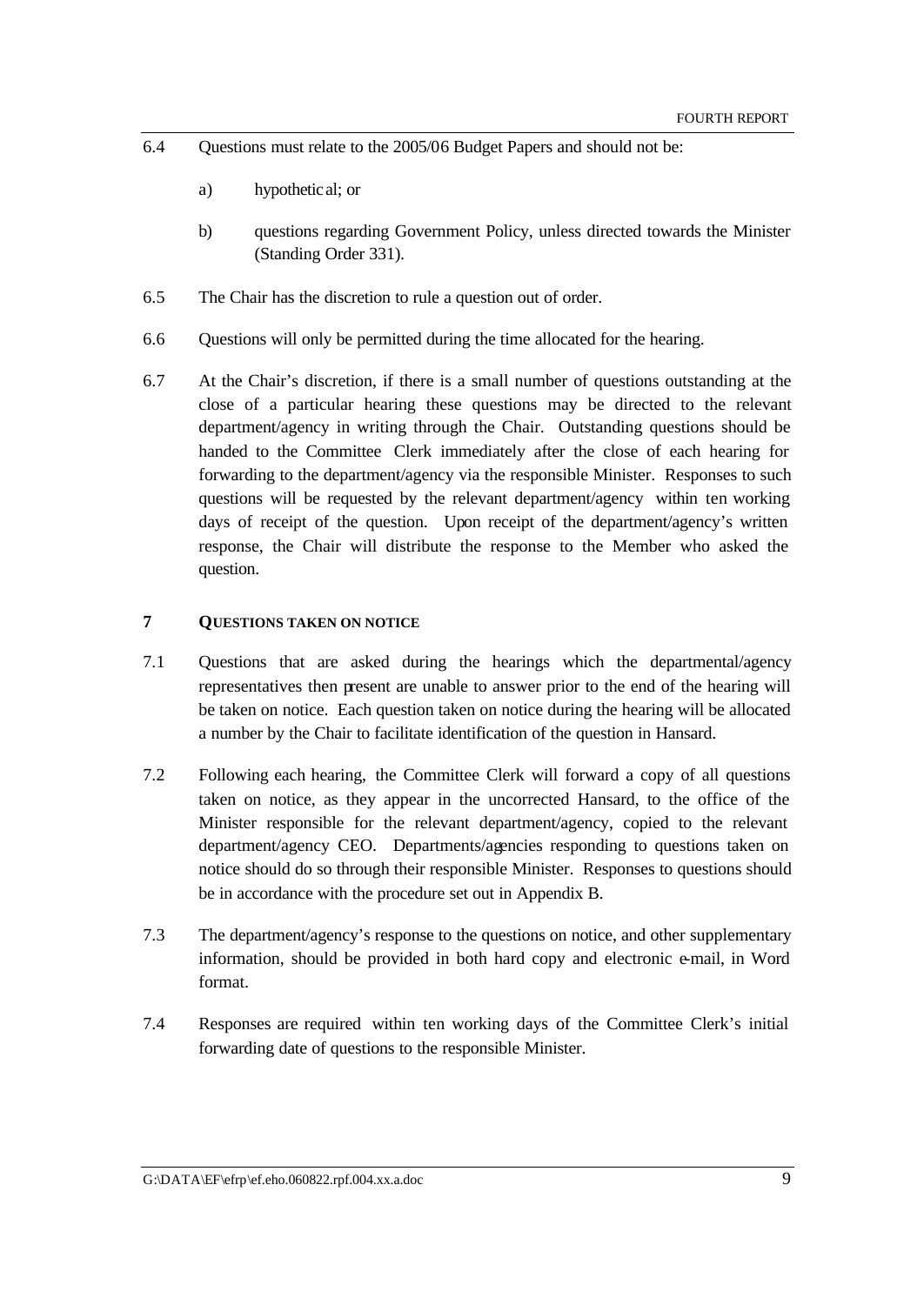## **APPENDIX A**

#### **Committee Hearings Information for Witnesses**

*Important: Please read the following notes before giving evidence.*

| <b>Full name:</b> (Title)         | (First Name) | (Last Name) |  |
|-----------------------------------|--------------|-------------|--|
| <b>Title of Position Held:</b>    |              |             |  |
| <b>Business Name and Address:</b> |              |             |  |
| <b>Telephone:</b>                 |              | <b>Fax:</b> |  |
| <b>Signature:</b>                 |              | Date:       |  |

#### **Introduction**

1. A committee hearing is a proceeding in Parliament. As such, you must not deliberately mislead the committee and you must respect the members of the committee and the committee's orders and procedures. If you do not comply with these requirements, you may be subject to legal penalties.

#### **What happens at a hearing?**

- 2. Committees are made up of members of Parliament. Usually there are 5 8 members on a committee.
- 3. You will be escorted to the committee's meeting room by one of the committee's staff. After you are seated, the chairperson of the committee will ask you:
	- a. to state your full name, address and the capacity in which you appear before the committee; and
	- b. if you have read and understood these notes.
- 4. The chairperson may invite you to make an opening statement to the committee.
- 5. The chairperson will then ask you a series of questions, following which other members of the committee may ask you more questions. If other members of the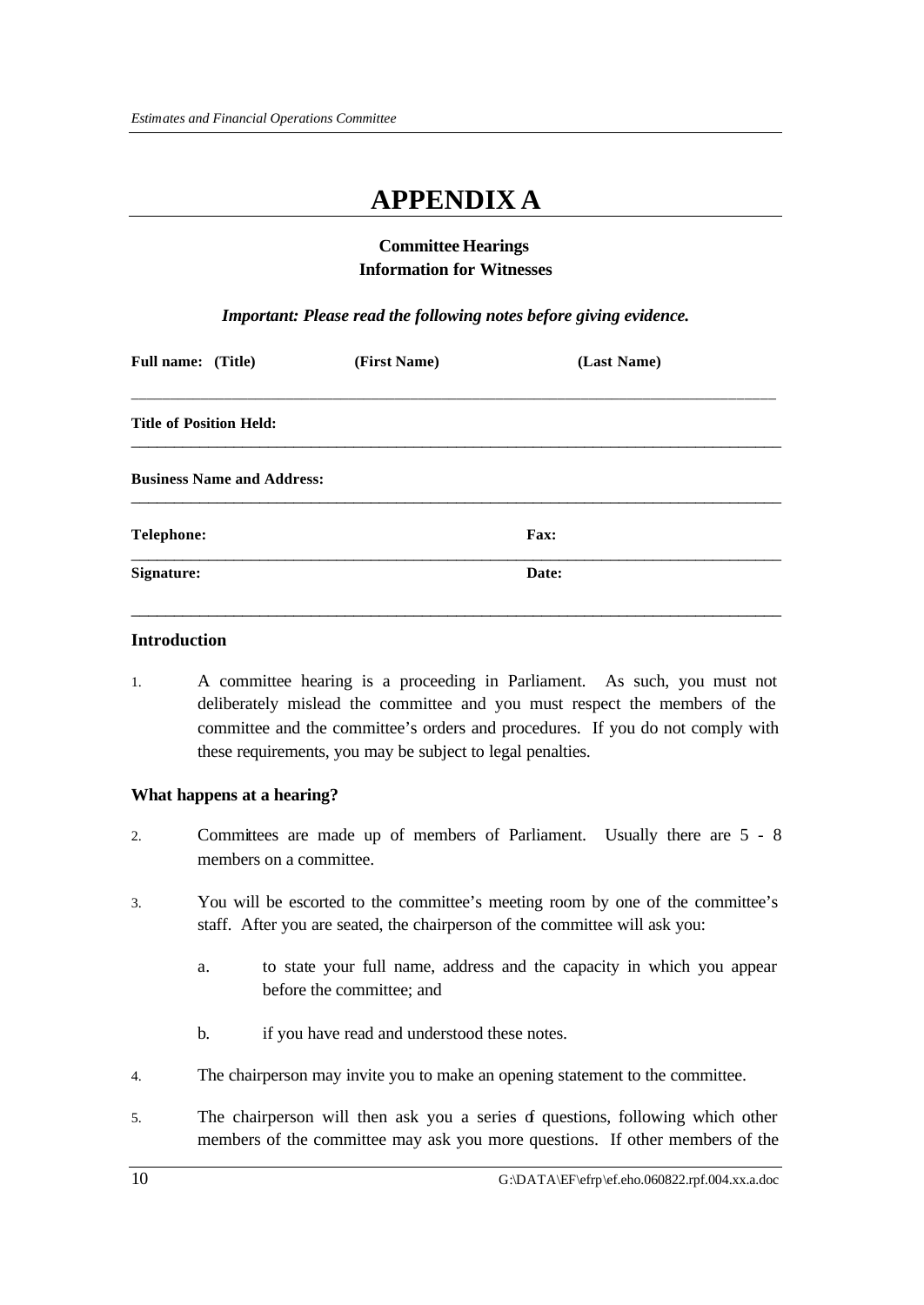Legislative Council are present, they may also ask you questions. With limited exceptions (discussed below) you must answer questions you are asked.

6. The chairperson may invite you to make any additional comments you consider necessary.

#### **Parliamentary privilege**

7. Parliamentary privilege provides protection for what is said in parliamentary proceedings, so that what is said in such proceedings may not be the basis of a suit in defamation. However, it is only the authorised Hansard report, or that of an accredited media reporter, which is protected when what is said in the proceeding is related outside the confines of Parliament. Similarly, parliamentary privilege means that what you have said to a committee cannot be used against you in a subsequent related proceeding in a court or tribunal. The purpose of parliamentary privilege is to enable parliamentarians and witnesses to speak candidly without fear of legal repercussions.

#### **Your entitlements**

- 8. In giving your evidence you are entitled to:
	- (a) access to relevant documents;
	- (b) raise any matter of concern to you relating to evidence to be given or documents produced;
	- (c) benefit of counsel<sup>9</sup>;
	- (d) apply for all or part of your evidence to be given in private session and for an order restricting publication of, or access to, that evidence;
	- (e) decline to answer a question or produce a document on the grounds that the question is unlawful or outside the scope of the matters in issue or under inquiry;
	- (f) be informed before your evidence is given that if part of it might incriminate you or another person, that fact should be made known to the committee before that part is actually given;
	- (g) know of and, if desired, rebut any allegations made against you whether or not those allegations amount to criminal conduct or dealing;

#### G: $\Delta$ Kata $\langle$ EF\efrp\ef.eho.060822.rpf.004.xx.a.doc 11

l 9 This means that you are entitled to have counsel (a legal adviser) present with you to advise you. It does not mean that you are entitled to be represented by counsel who responds to the committee on your behalf.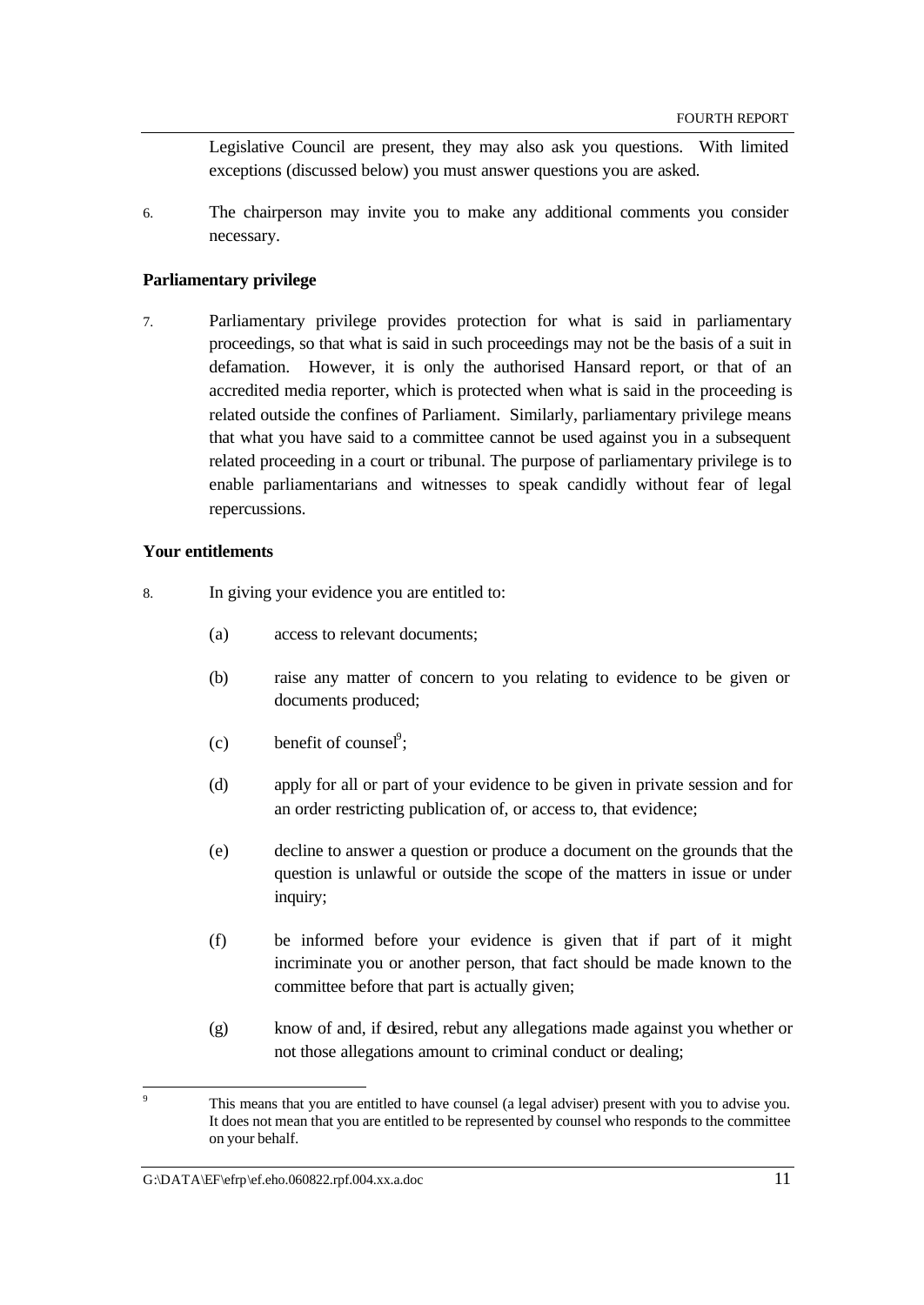- (h) a reasonable opportunity to correct errors in a transcript of evidence; and
- (i) provide supplementary or new evidence.

#### **Is your evide nce public or private?**

- 9. Most hearings of standing committees are public. In other words, members of the public and the media may attend the hearings and the proceedings may be reported. In contrast, most hearings of select committees are private, which means that members of the public and the media may not attend them. If you are uncertain as to whether your hearing is private or public, ask the committee's staff before the hearing or the chairman of the committee before you start giving evidence.
- 10. It is important that any request for the committee to prohibit publication of all or part of your evidence, or your identity, be made *prior* to giving the relevant evidence. You should be prepared to state why you want it confidential. If the committee grants your request, the public and media will be excluded from the hearing.
- 11. The committee may also decide that all, or part, of the hearing should be in private, particularly if the evidence adversely reflects on a third person or the matter being investigated is subject to legal proceedings.
- 12. You should note that the committee retains the power to publish any private evidence. The Legislative Council may also authorise publication. This means that even your private evidence may become public.

#### **If you are a public servant**

13. Public servants appearing before a committee in that capacity are entitled to refuse to answer questions on matters of policy. The committee must direct all such questions to the responsible Minister.

#### **You must not disclose evidence given in private session**

- 14. You must not publish or disclose any evidence given to a committee in private session unless that evidence has been reported to the Legislative Council in a public document. Premature publication or disclosure may:
	- a. constitute a contempt of the Legislative Council; and
	- b. mean that the publication or disclosure of the relevant material is not subject to parliamentary privilege.

#### **Transcript of your evidence**

15. A transcript of your evidence will be made and sent to you for correction of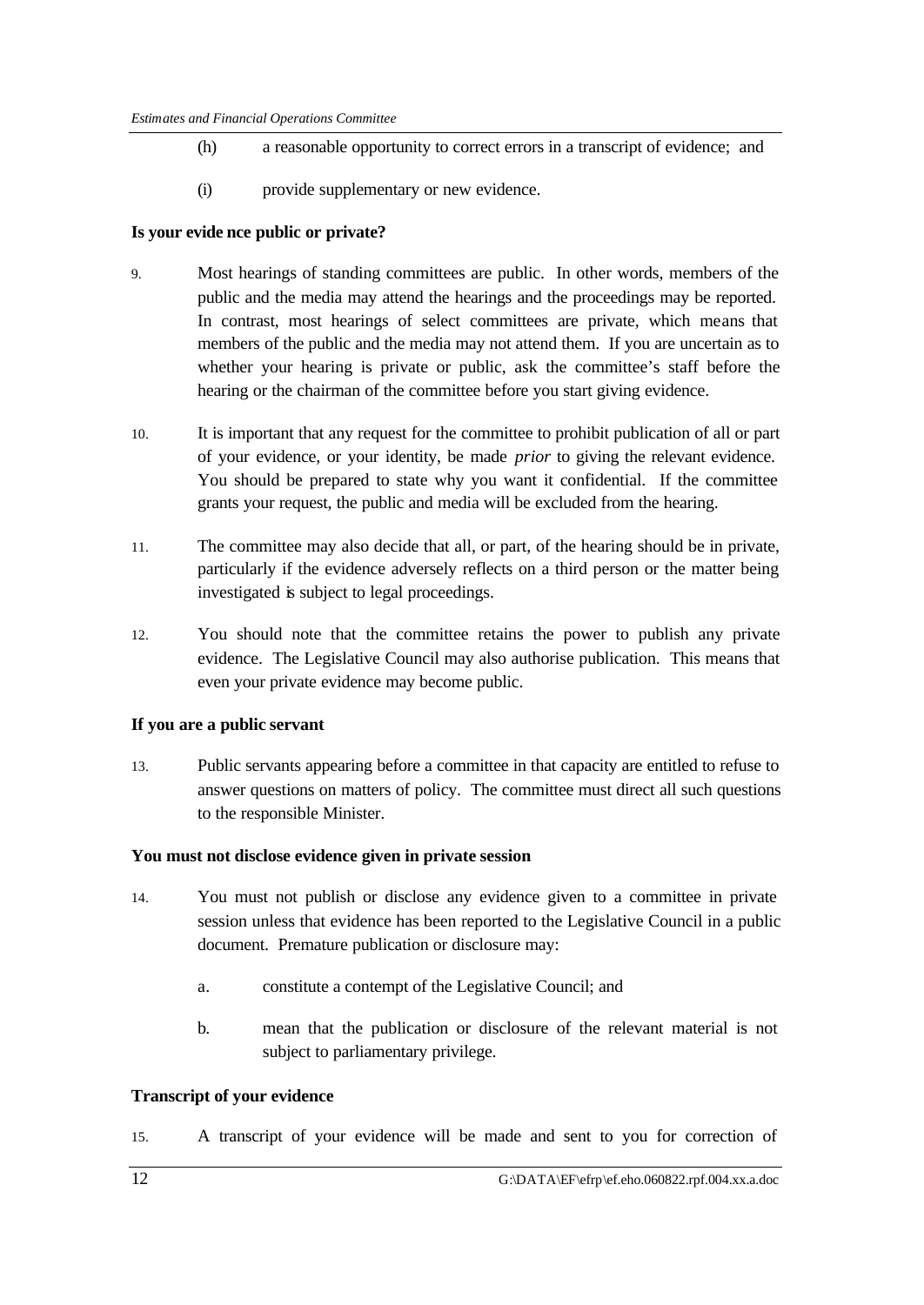typographical and transcription errors. You should not discuss your evidence until the Hansard report is finalised. Please see the letter that will accompany the uncorrected transcript in this regard.

#### **Threats or intimidation**

16. If you have been threatened or intimidated by any person in respect of giving your evidence to the committee, you should immediately inform the committee or one of its staff.